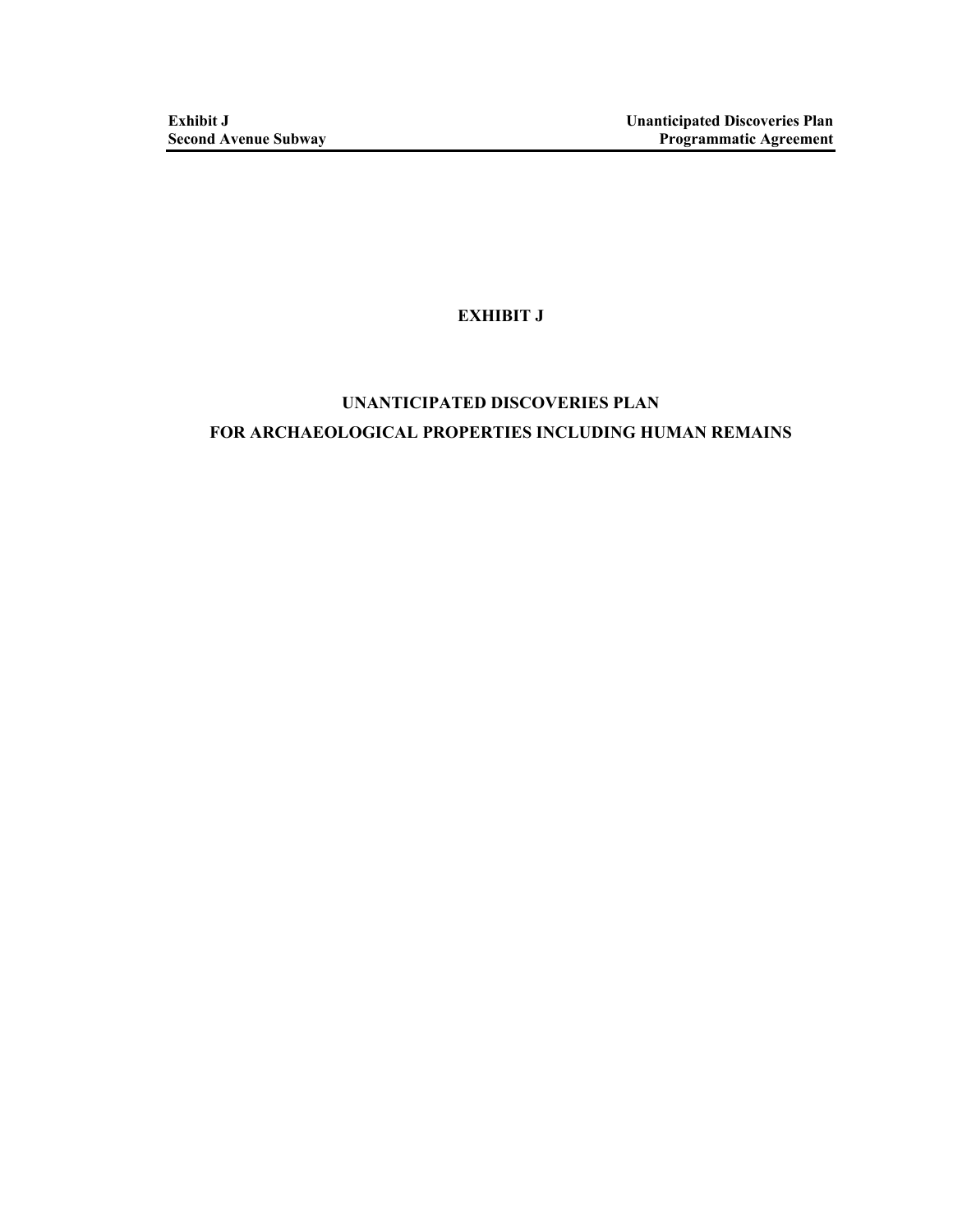| A.          |  |
|-------------|--|
| $B_{\cdot}$ |  |
| $C_{\cdot}$ |  |
|             |  |
|             |  |
|             |  |
|             |  |
|             |  |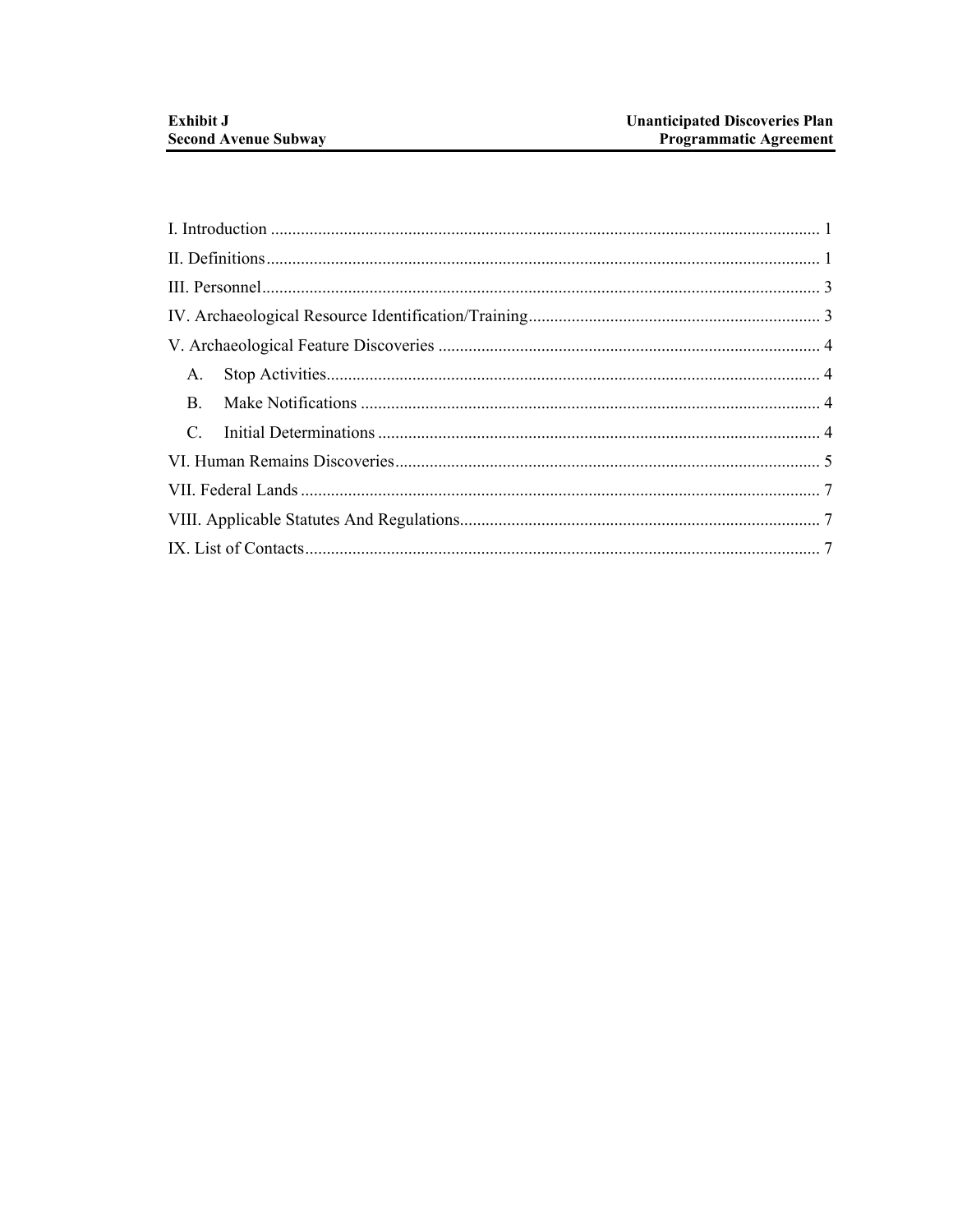## **I. INTRODUCTION**

The purpose of archaeological surveys during the project design phase is to determine the presence and disposition of potential historic and pre-contact Archaeological Properties within the Project areas of potential effect (APEs). These archaeological studies are conducted pursuant to Section 106 of the National Historic Preservation Act of 1966 (16 USC 470f), as amended (1976, 1980, 1992, and 1999) and implement-ing regulations of the Advisory Council on Historic Preservation (36 CFR 800). All work is undertaken pursuant to the Secretary of the Interior Standards for Archaeology and Historic Preservation (48 FR 44716-42 (1983)) and the applicable laws and regulations pertaining to the identification, preservation and protection of Historic Properties in New York City. These procedures are consistent with the relevant federal regulations (36 CFR 800.11).

MTA New York City Transit (MTA NYCT) is committed to the protection and preservation of Historic Properties, in accordance with federal and state legislation. MTA NYCT recognizes that despite the intensive archaeological resource field investigations that are typically performed prior to project construction, it is nonetheless possible that previously unknown archaeological resources could be discovered during the project construction process, particularly during trenching activities. MTA NYCT recognizes the requirement for strict compliance with federal and state regulations and guidelines regarding the treatment of human remains, if any are discovered. The following details the protocol that will be followed in the event that new archaeological resources, including human remains, are discovered during the construction process.

These procedures present the approach that MTA NYCT will use to address unanticipated discoveries of archaeological resources during construction activities along the Second Avenue Subway Project's APEs. The procedures are in accordance with the current Standards for Cultural Resource Investigations and Curation of Archaeological Collections in New York State, New York Archaeological Council (NYAC).

## **II. DEFINITIONS**

**Areas of Potential Effect (APEs):** These are the areas identified in consultation with SHPO and LPC where project construction has the potential to disturb potential archaeological resources.

**Second Avenue Subway Phase 1A Archaeological Assessment (Phase 1A):** The Second Avenue Phase 1A Archaeological Assessment (Historical Perspectives, Inc. , March 2003) is the documentary study prepared for the Second Avenue Subway Project that assesses the potential for the Project APEs to contain archaeological resources and the project's potential to affect any such archaeological resources.

**Artifact:** An artifact may be defined as an object that has been intentionally made or produced for a certain purpose.

**Archaeological Feature:** An archaeological feature implies the presence of human activity or occupation. Archaeological features may consist of concentrations of artifacts. However, an archaeological feature may not always be tangible in the same way as an artifact, as it may indicate the prior presence of a monument, building, structure, or other use, including truncated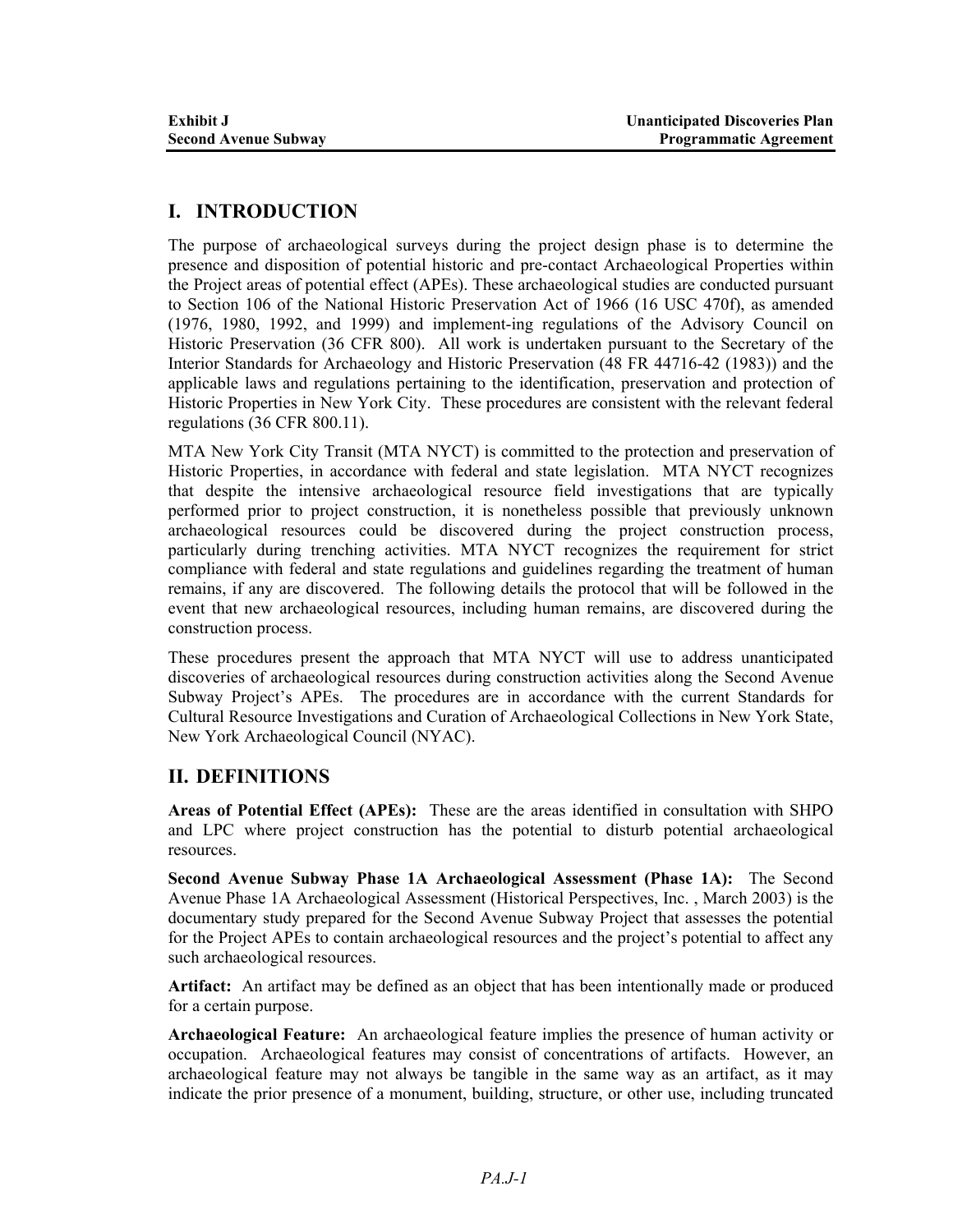| <b>Exhibit J</b>            | <b>Unanticipated Discoveries Plan</b> |
|-----------------------------|---------------------------------------|
| <b>Second Avenue Subway</b> | <b>Programmatic Agreement</b>         |

shafts (e.g. wells, cisterns, privies), foundation and cellar remains, and remains from fire hearths, storage pits, wharves, cribbing, and fill-retaining devices. They may also consist of discrete deposits of non-human skeletal remains. Examples of potentially significant features common to the types of archaeological sites that may be encountered within the Second Avenue Subway project APE is attached to this document (Attachment A).

**Archaeological Property:** An archaeological resource that meets Historic Properties criteria.

**Archaeological Resource:** An archaeological resource may be composed of archaeological features and/or skeletal and human remains.

**Unanticipated Discovery:** For purposes of the Second Avenue Subway Project, an unanticipated discovery is a discovery that would require project construction to stop so that an archaeologist may evaluate the nature of the find. Such archaeological evaluation may require a very short period of time if the discovery is easily determined by the professional archaeologist to be of modern origin or to be not significant, or a longer period of time, to be established through the construction documents prepared for the Project, for the archaeologist to determine, as appropriate, the nature and extent of the discovery. An unanticipated discovery may consist of archaeological feature(s), including discrete deposits of non- human skeletal material. An unanticipated discovery may also consist of any human remains located anywhere in the Project APEs that were not previously identified in the Phase 1A. Areas identified in the Phase 1A and addenda as potentially sensitive for human remains would be considered anticipated discoveries, since appropriate protocols for the disinterment and treatment of any human remains if encountered during archaeological testing or construction have been developed in consultation with the appropriate descendant communities as described in Section II.A.3 of the Programmatic Agreement for the Project. Any other skeletal remains encountered during project construction would be considered unanticipated, as they would not have been identified in the Phase 1A.

**Cleared Site:** A cleared site is a location(s) within the APEs where the Cultural Resource Manager(s) would not be on-site, but on-call, during construction. A site that is determined to be "cleared" is a location where one of the following conditions has been met:

- The site is a location where the project would not affect archaeological resources, e.g., construction through bedrock.
- The area was determined through documentary research conducted for the Phase 1A and subsequent documentation to not possess archaeological sensitivity and SHPO and LPC have concurred with the findings (e.g., the site is a location that contains previously disturbed soils, documentary research and or subsurface conditions indicate a lack of archaeological sensitivity, and/or the site is expected to yield redundant information);
- The site has been previously evaluated through archaeological investigations and was determined to not meet eligibility criteria for listing on the National Register;
- The site was previously determined eligible for listing on the National Register and has undergone a SHPO-approved data recovery program to mitigate project impacts;

Any discovery made during construction in a cleared area would constitute an unanticipated discovery as defined above.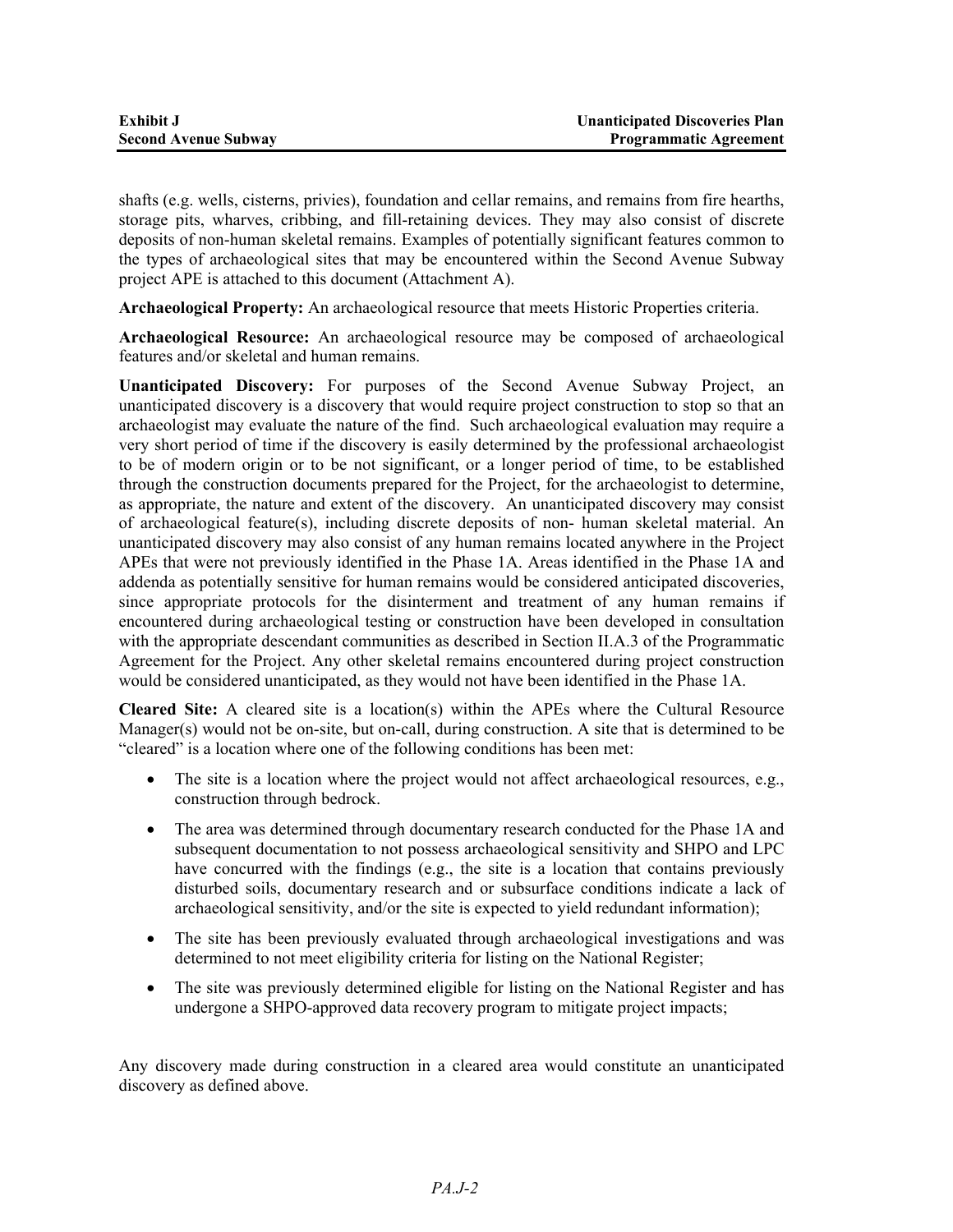## **III. PERSONNEL**

Cultural Resources Manager: MTA NYCT will appoint a Cultural Resource Manager who will be responsible for the implementation of this plan. The Cultural Resource Manager will be a professional archaeologist who meets the standards of the NYAC and the National Park Service (36 CFR 61) and will be located in the New York City metropolitan area. The Cultural Resource Manager will be supported by a team of archaeologists who will also meet the NYAC and National Park Service standards. The Cultural Resource Manager**/**archaeological team will be on-site whenever excavation is underway in areas that have not been cleared. They will also be on-call during excavation in areas that have been cleared, as described above under II. Definitions, "Cleared Site." It will be the responsibility of the Cultural Resource Manager, with support from the archaeological team, to determine the nature of any discovery during construction, be it a modern artifact or an isolated artifact, or a feature that may warrant construction to cease for a certain period of time to permit the Cultural Resource Manager and the archaeological team to undertake further archaeological investigations to evaluate the potential extent and significance of the find. In addition the Cultural Resource Manager will arrange for a physical anthropologist in the New York City area to be on-call in the event that the unanticipated discovery is skeletal material.

Resident Engineer: MTA NYCT shall appoint at each construction site a Resident Engineer, who will be responsible for the execution of the given construction job and supervise the contractors. The Resident Engineer, a representative of MTA NYCT, will be responsible for coordinating with the Cultural Resources Manager and contacting other MTA NYCT staff as appropriate in the event of an unanticipated discovery.

State Historic Preservation Office expedited reviewer: It is anticipated that MTA NYCT will provide funding, subject to final MTA/MTA NYCT and SHPO approvals, to the State Historic Preservation Office (SHPO) for expedited review services and that such review services will be fulfilled by a full-time SHPO designee stationed in New York City with full SHPO-delegated review and decision-making authority. The SHPO designee, who shall have appropriate safety training will, with 24-hour notice to the Resident Engineer, make periodic site visits during project construction. The funding and responsibilities of this position will be negotiated as part of a separate Memorandum of Agreement (MOA) between MTA NYCT and SHPO.

## **IV. ARCHAEOLOGICAL RESOURCE IDENTIFICATION/TRAINING**

The identification of archaeological resources requires basic training in order to recognize potential sites. Training will be provided for resident engineers and construction supervisors. The purpose of this training will be to review MTA NYCT's commitments regarding archaeological resource compliance and to provide an overview of the project specific resources along the subway route, so that both construction contractor and project personnel will be aware of the kinds of unanticipated archaeological resources that may be encountered in the field. In addition, the training program will emphasize the exact procedures to be followed, as outlined herein (and depicted in Figure 1), regarding actions to be taken and notification required if an unanticipated discovery is identified during construction.

The training will be designed to ensure that project personnel and construction contractors understand the extent of the archaeological survey program that has been performed for the project and are fully aware of the distinction between sites that have been cleared (i.e have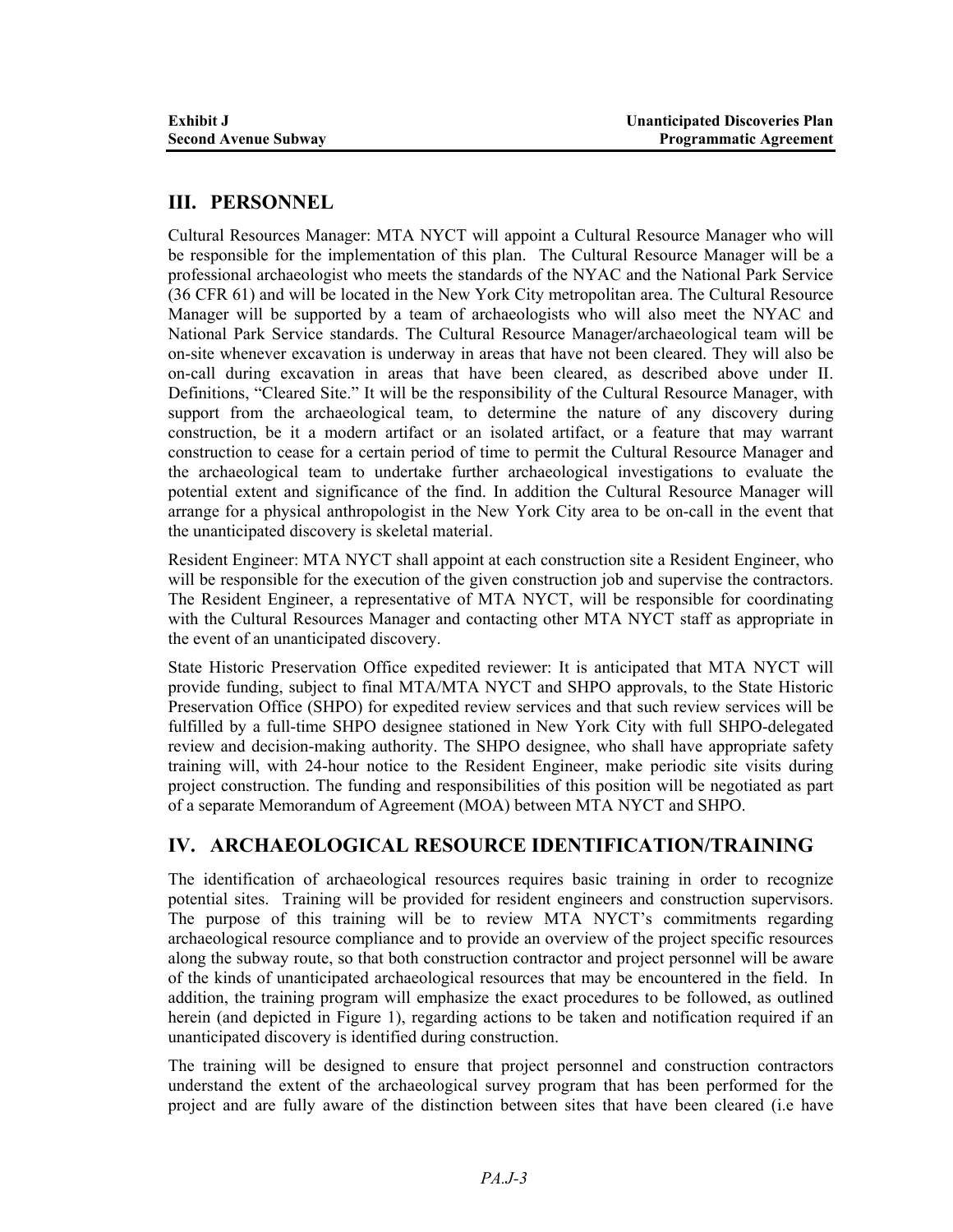already undergone data recovery and have previously been cleared for construction by SHPO and/or LPC) and new discoveries during the construction process.

## **V. ARCHAEOLOGICAL FEATURE DISCOVERIES**

Archaeological features (see Attachment A) may be discovered by project or contractor personnel. The following protocols will be adhered to in the event of a discovery of features during construction (see Figure 1).

#### **A. Stop Activities**

If features are uncovered during a construction activity, the on-site contractor's construction supervisor will stop all activity within the immediate vicinity of the discovery, unless safety concerns are an issue. Specifically, the construction crew will stop at the spot where the find was uncovered and not resume construction within 20 feet of the find until cleared to proceed by MTA NYCT's Resident Engineer. This is necessary in order to provide the Cultural Resources Manager the opportunity to determine whether the feature(s) represents a potentially significant site.

#### **B. Make Notifications**

After construction activity has stopped the contractor's construction supervisor will notify MTA NYCT's Resident Engineer, who will notify immediately the Cultural Resource Manager.

#### **C. Initial Determinations**

The Cultural Resource Manager and MTA NYCT's Resident Engineer will determine whether the feature(s) was recorded during a previous archaeological survey.

This will be accomplished by reviewing project maps and other applicable data. If the discovery is determined to be within a previously identified site area where archaeological excavation has taken place and resulted in the area being previously cleared for construction by SHPO and LPC, the MTA NYCT's Resident Engineer will notify the contractor's construction supervisor that construction activities may resume.

If the feature(s) is discovered in an area in which sites were not recorded, the Cultural Resource Manager will review the location and type of discovered material with the appropriate on-site construction personnel. The Cultural Resource Manager will also inform and offer the SHPO representative the opportunity to review the discovery. If the Cultural Resource Manager determines that on-site archaeological investigations are required, the MTA NYCT's Resident Engineer will inform the construction contractor that construction activities must cease. The Cultural Resource Manager will arrange for an archaeological excavation crew to be on the site. These activities will take place as soon as practicably possible.

Construction activities in the area of the discovery, the boundaries of which will be defined based on a review of the resources identified, will not resume until the site has been surveyed and the results reviewed with SHPO. The site will be flagged as being off-limits for work, but will not be identified as an archaeological site per se in order to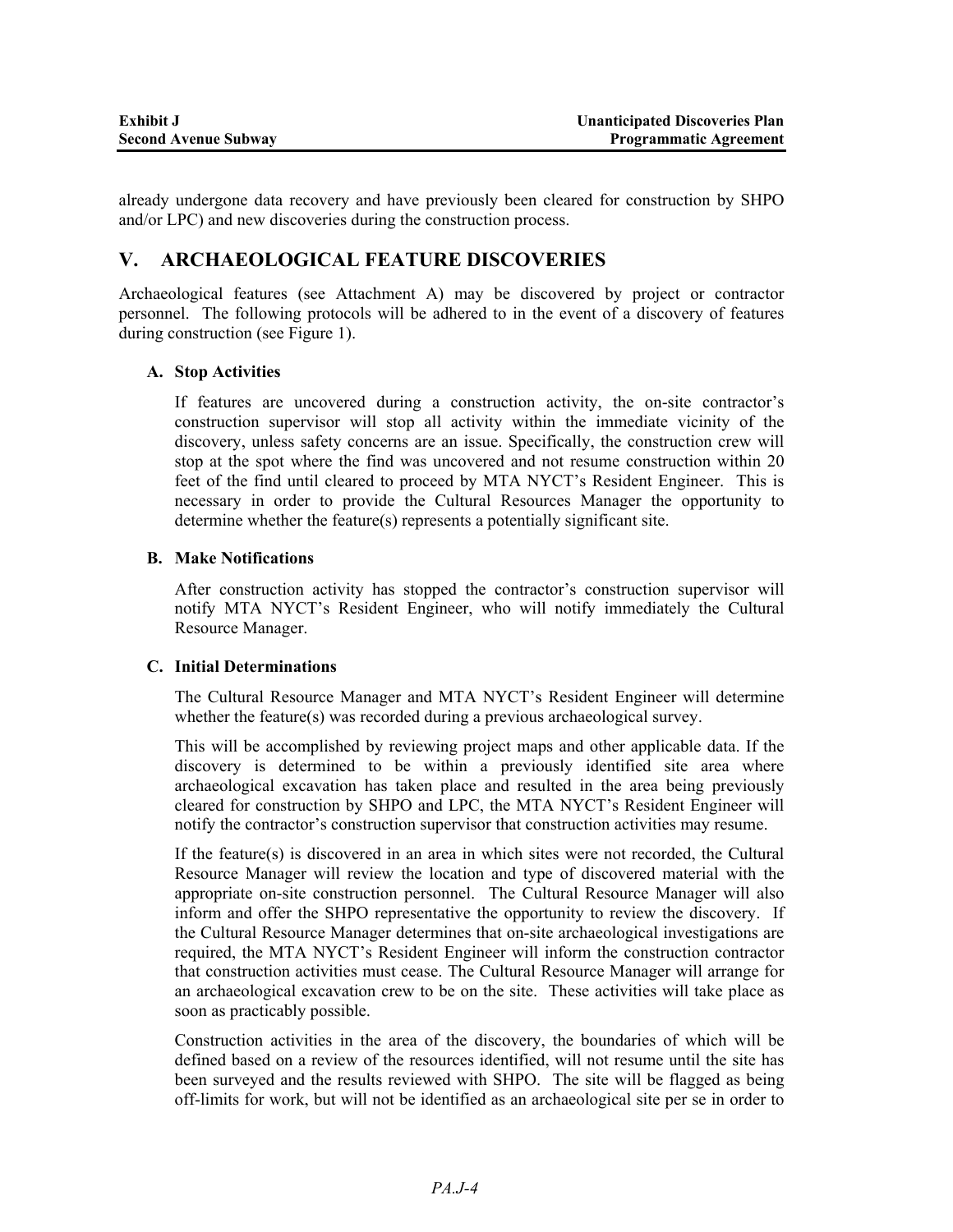protect the resources. In addition, the site will be secured to protect the potential significant resource.

The following activities will take place as quickly as possible in order for construction to continue in a timely manner:

- 1. The Cultural Resource Manager, with support from the archaeological team, will conduct a physical review and will test the site area as necessary. Since the area may have already been partially disturbed by construction activities, the objective of any archaeological resource investigations will be to recover data quickly in order for an evaluation of the site's significance to be made.
- 2. The Cultural Resource Manager will determine, based on the features found, their research potential and whether the site is significant or not. The Cultural Resource Manager will contact SHPO immediately by telephone with a recommendation and request a concurrence, if possible, immediately. If the Cultural Resource Manager determines that the site is not potentially significant and SHPO concurs, the Cultural Resource Manager will notify MTA NYCT's Resident Engineer that construction may resume. A letter detailing the results of the archaeological activities, the recommendation, and the concurrence will be sent to FTA, SHPO and MTA NYCT for the project file.
- 3. If the Cultural Resource Manager recommends the site is a Historic Property and FTA and SHPO concurs, LPC will be notified and data recovery will commence. Every effort will be made to avoid significant Historic Properties during construction or to implement mitigation measures in consultation with FTA and SHPO to avoid adversely affecting any site.
- 4. If data recovery is required, the Cultural Resource Manager will consult with SHPO immediately under the provisions of 36 CFR 800.11(b)(2)(ii). SHPO will provide comment on an acceptable methodology for data recovery that meets the Secretary of the Interior's Standards and Guidelines for Archaeology and Historic Preservation (NPS 1983). It is expected that any data recovery may take up to but no more than 96 hours to complete. Construction in the archaeological site area will not recommence until all archaeological survey work is completed. A final technical report will be filed within one year of the completion of fieldwork.

### **VI. HUMAN REMAINS DISCOVERIES**

- A. The treatment of any human remains encountered during construction will be guided by the policy statement adopted by the Advisory Council on Historic Preservation ([Advisory Council]; see Consulting About Archaeology Under Section 106, Advisory Council 1990), and by the relevant state laws and guidelines. The Advisory Council policy statement recommends that, to the extent allowed by law, treatment of human remains should adhere to the following principles:
	- 1. Human remains and grave goods should not be removed or otherwise disinterred unless required in advance of some kind of disturbance, such as construction;
	- 2. Disinterment, when necessary, should be done carefully, respectfully, and completely, in accordance with proper archaeological methods;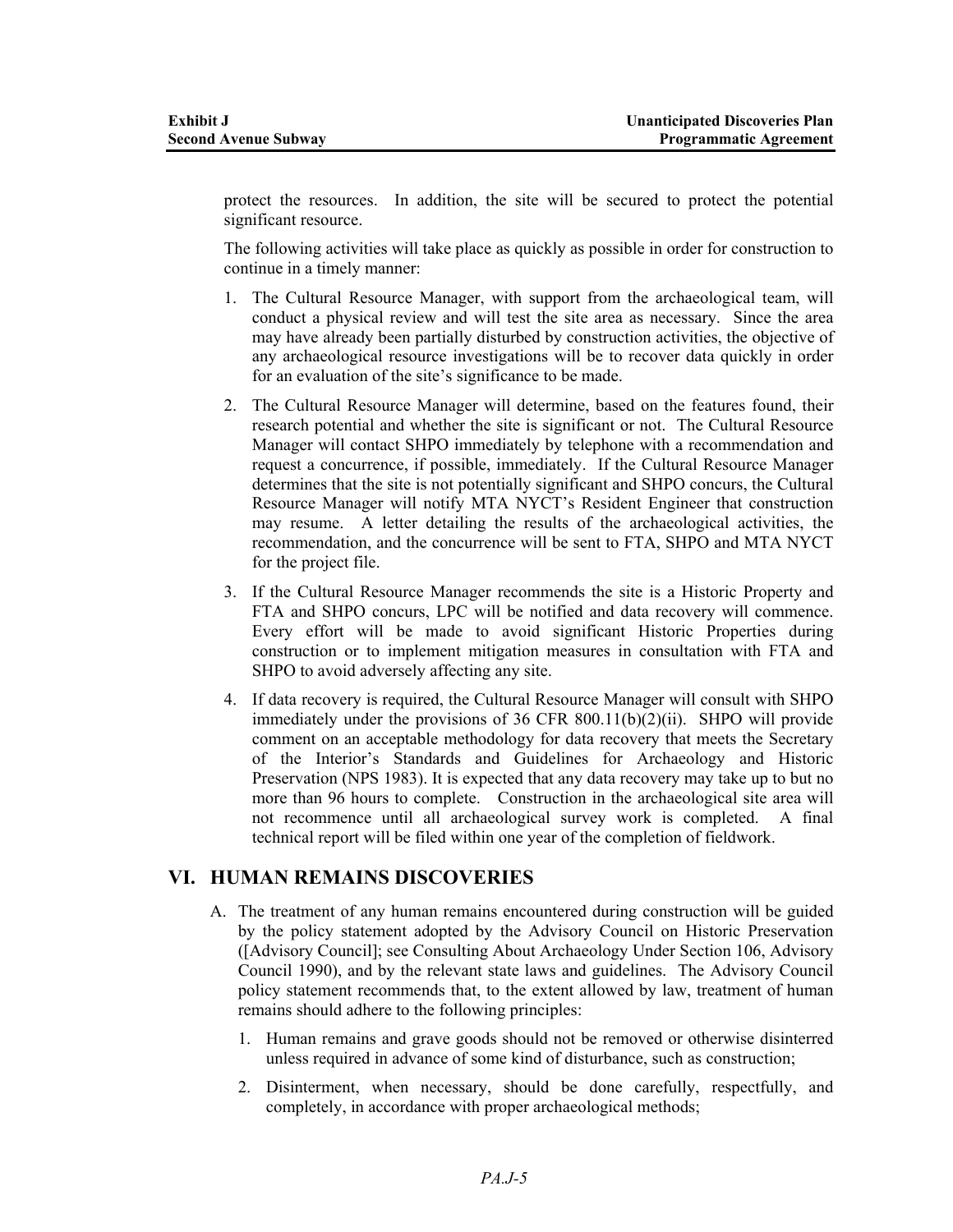- 3. In general, human remains and grave goods should be reburied in consultation with the descendants of the dead:
- 4. Prior to reburial, scientific studies should be performed as necessary to try to identify the appropriate descendant community(s) so that such community(s) may be consulted regarding reburial. If a descendant community(s) is identified, they would be consulted and their approval sought prior to the undertaking of any additional analyses/testing which may be sought to address justified research topics;
- 5. Scientific studies and reburial should occur according to a definite, agreed-upon schedule.
- B. The procedures that will be followed in the event that potential skeletal material is discovered during construction of the Second Avenue Subway Project are as follows:
- 1. Stop Activities

If any personnel on the construction site identify potential skeletal remains or indicators of potential skeletal remains such as mortuary monuments such as gravestones, the contractor's on-site construction supervisor will stop all construction work that could affect the integrity of the remains. The remains will not be touched, moved, or further disturbed until assessed by the Cultural Resource Manager.

2. Make Notifications

If potential skeletal remains are discovered, the construction supervisor will notify the MTA NYCT Resident Engineer, who will in turn notify the Cultural Resource Manager.

3. Initial Determinations

The Cultural Resource Manager will determine if the skeletal remains are human; this may require consultation with an on-call, local physical anthropologist. If the Cultural Resource Manager determines the skeletal remains to be non-human and no other archaeological features that require evaluation are present, MTA NYCT's Resident Engineer will notify the contractor's construction supervisor that construction may proceed.

If the Cultural Resource Manager, or physical anthropologist, determines the remains to be human, MTA NYCT's Resident Engineer will notify the NYC Medical Examiner, the NYC police department, and the FTA. The Cultural Resource Manager will notify the SHPO and LPC.

4. Site Protection/Exhumation and Treatment of Human Remains

In consultation with FTA and SHPO, reasonable efforts will be made to avoid adversely affecting the remains. However, where it is not practicable, any human remains will be carefully exhumed, following a protocol to be prepared prior to commencement of Project construction that establishes the appropriate exhumation process and subsequent treatment of skeletal material, including testing to determine, if possible, the appropriate descendant community. In all cases, due care will be taken in the excavation and subsequent transport and storage of the remains. Such protocol will be prepared pursuant to the provisions of 36 CFR 800.11(b)(2)(ii) in consultation with SHPO and FTA. The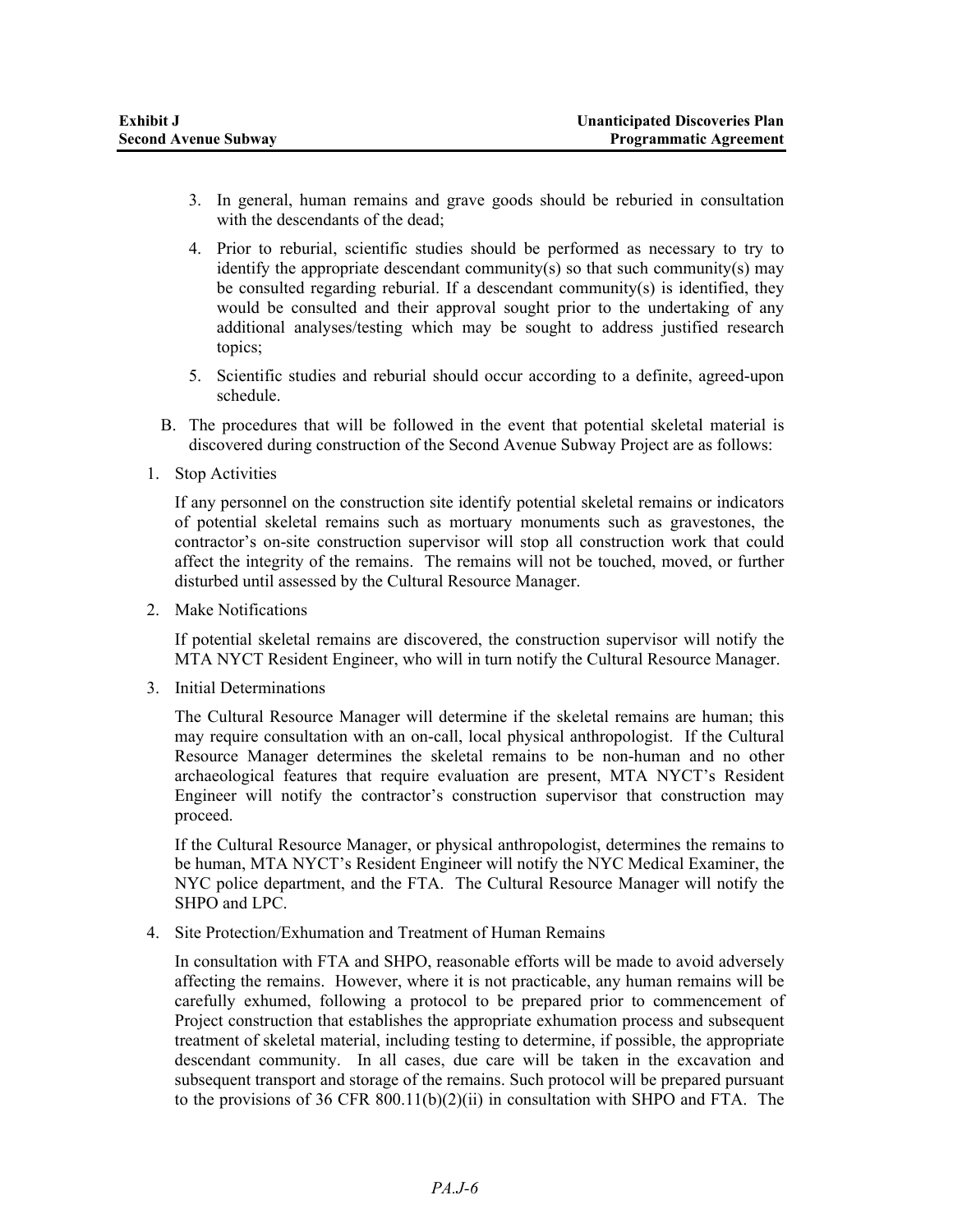protocol will be in place prior to commencement of project construction and shall also be provided to the New York City Medical Examiner's Office.

Construction in the archaeological site area will not recommence until all exhumation work is complete. A management summary will subsequently be prepared for review by SHPO. A final technical report will be filed within one year of the completion of fieldwork.

5. Descendant Groups

Following exhumation of human remains, a physical anthropologist will analyze the remains. If the remains are not modern, MTA NYCT would endeavor to identify and consult with the appropriate descendant group(s) or interested parties regarding the subsequent treatment of the remains and reburial. If no descendant community or interested party may be identified, MTA NYCT shall consult with SHPO and FTA regarding the final disposition of the remains. If the remains are of modern origin, MTA NYCT shall consult with the NYC Medical Examiner's Office and NYC Police Department regarding their final disposition.

### **VII. FEDERAL LANDS**

Unanticipated cultural resource discoveries made on Federal Lands will be addressed in a similar manner as described above. In addition, the appropriate Federal Lands manager will be notified at the same time as FTA and SHPO. The Federal Lands cultural resources representative will participate with FTA, SHPO, and any appropriate Native American Tribes or groups, in the development of mitigation measures and treatment plans as necessary.

## **VIII. APPLICABLE STATUTES AND REGULATIONS**

### **A. Federal**

Section 106 of the National Historic Preservation Act of 1966, as amended (16 USC 470f)

Native American Graves Protection and Repatriation Act regulations (43 CFR 10) (only on Federal lands)

### **B. State and City**

New York State Historic Preservation Act of 1980 (Chapter 354 of the Laws of 1980)

The Landmarks Law of 1965 (New York City Charter Section 3020; Title 25, Chapter 3 of the New York City Administrative Code)

## **IX. LIST OF CONTACTS**

Federal Transit Administration

New York State Historic Preservation Officer

New York City Landmarks Preservation Commission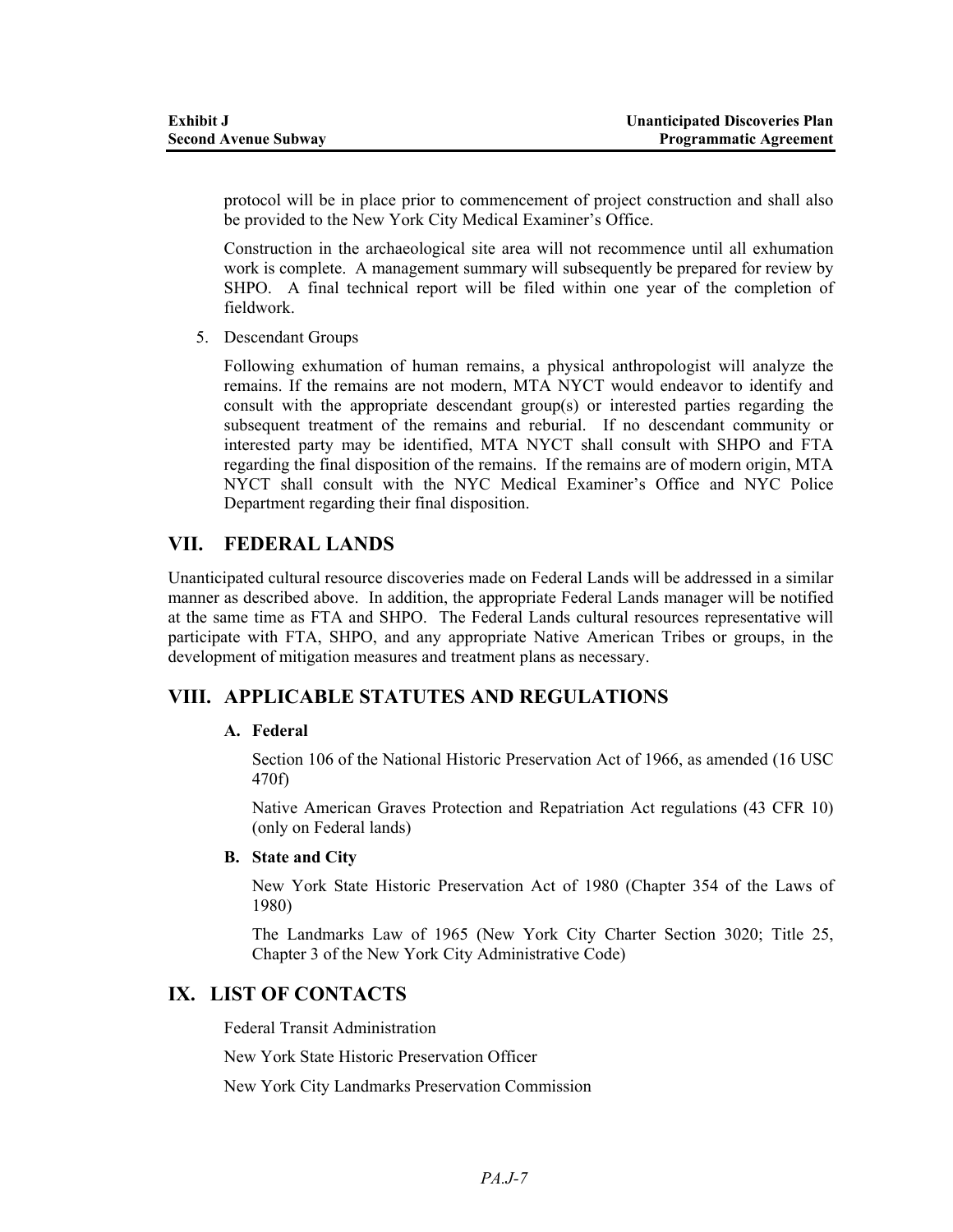New York City Police Department New York City Medical Examiner Cultural Resource Manager **XX**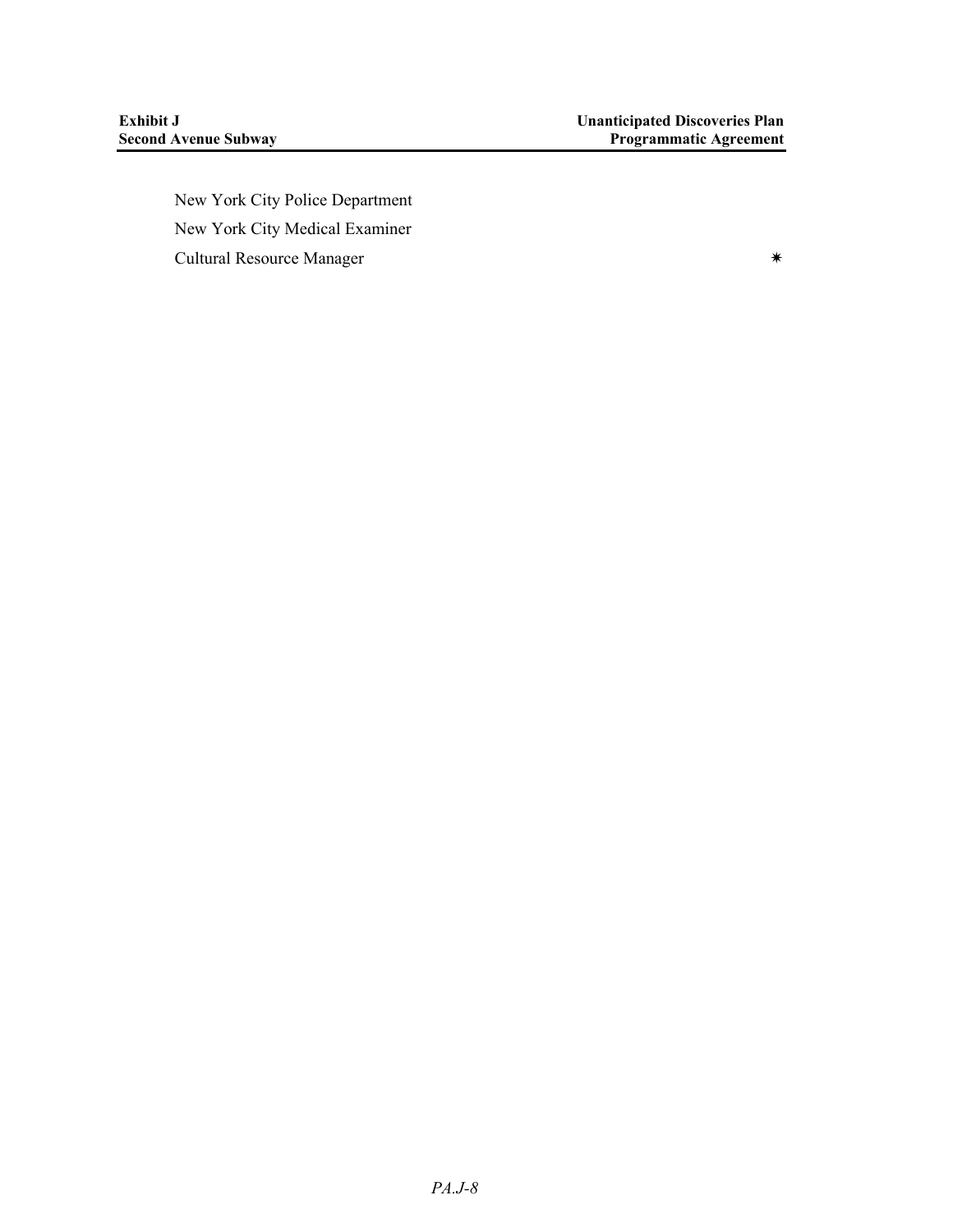